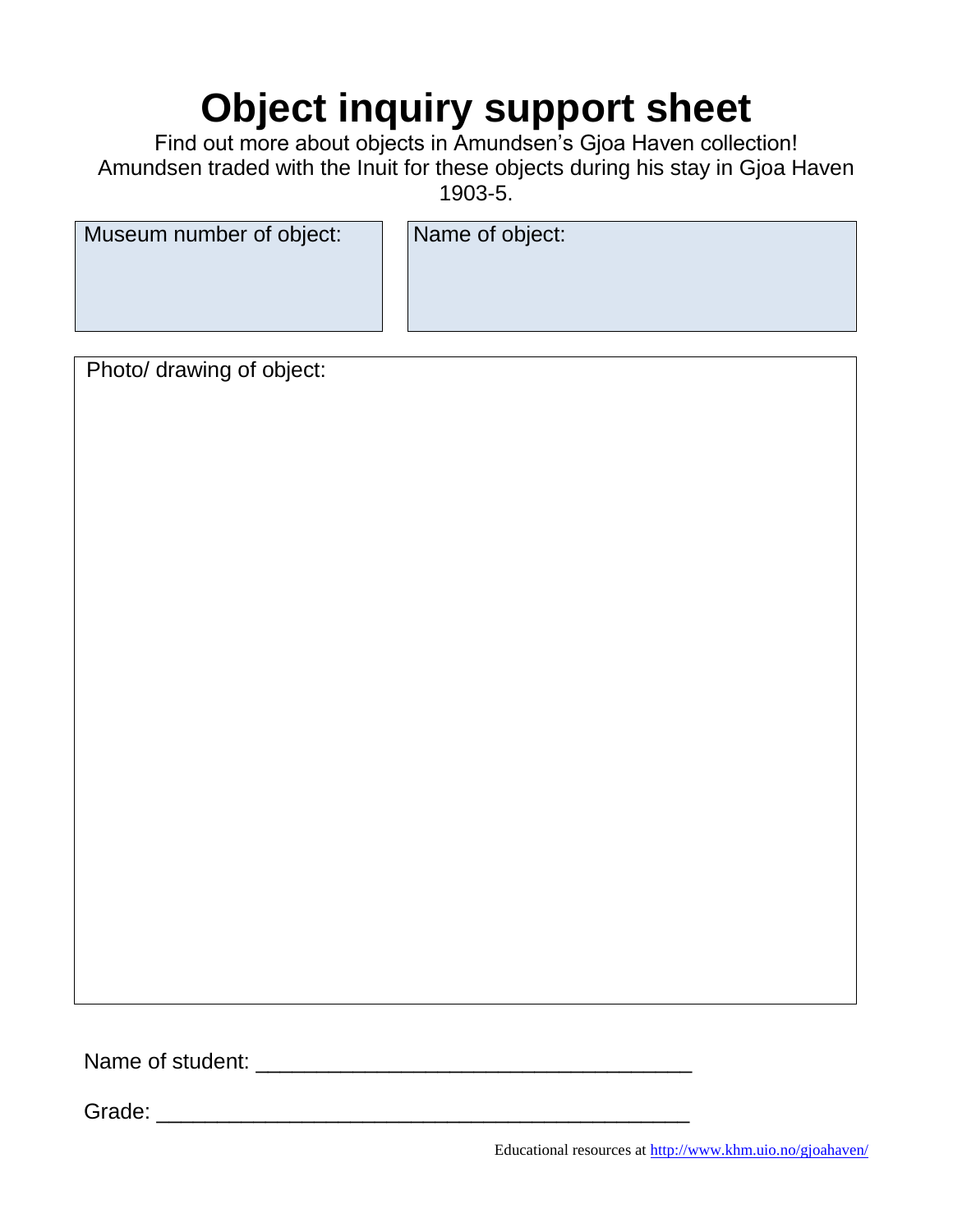$1.$ 

## Study the digital portal and think about what you already know:

| How big is it? _________inches high, ________ inches wide, _________ inches deep |  |
|----------------------------------------------------------------------------------|--|
|                                                                                  |  |
|                                                                                  |  |
| Write down at least three questions you have about it:                           |  |
|                                                                                  |  |
| ,我们也不会有什么。""我们的人,我们也不会有什么?""我们的人,我们也不会有什么?""我们的人,我们也不会有什么?""我们的人,我们也不会有什么?""我们的人 |  |
|                                                                                  |  |
|                                                                                  |  |
|                                                                                  |  |
|                                                                                  |  |
|                                                                                  |  |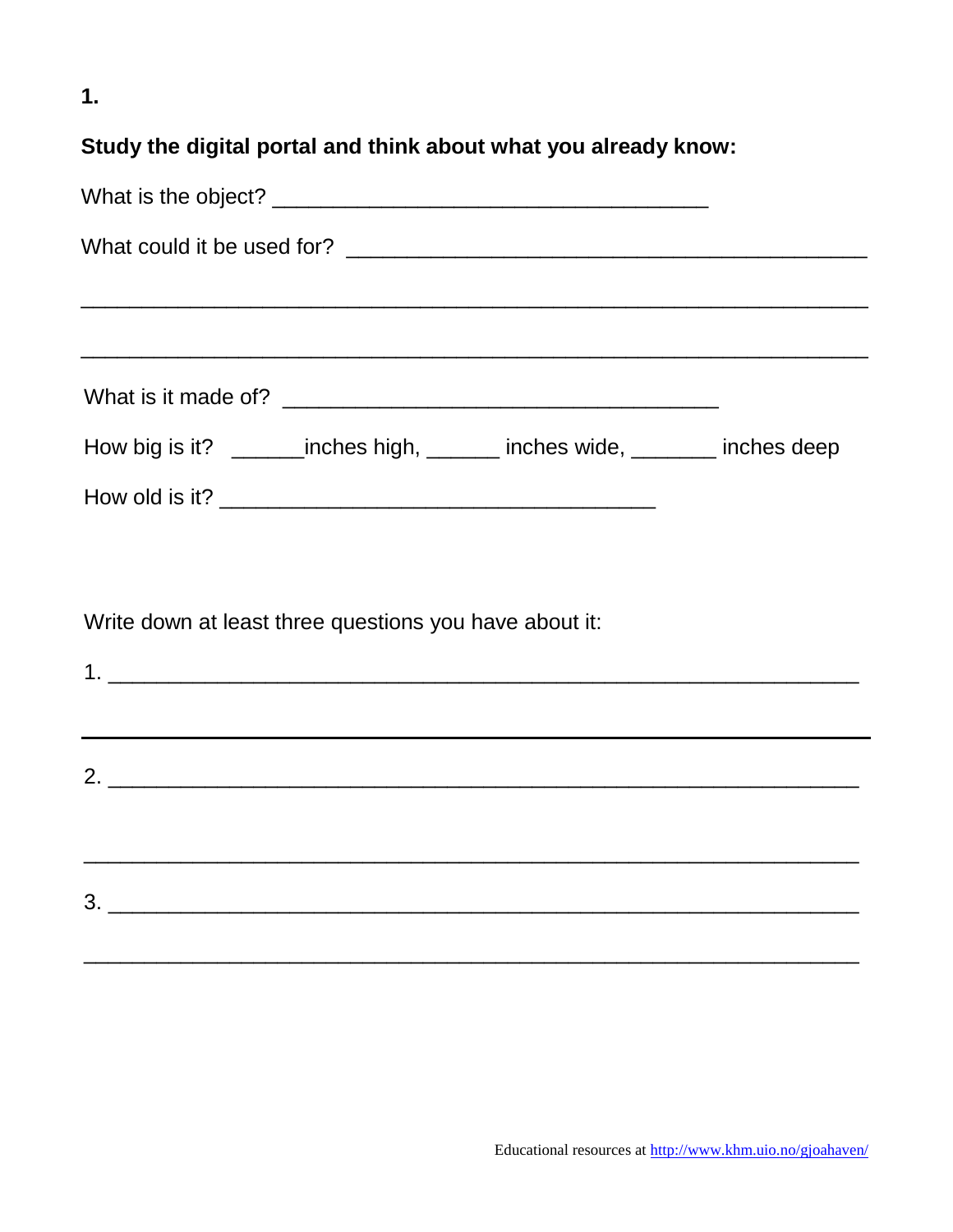## **2.**

## **Talk to an elder or someone else who can help you find out more:**

\_\_\_\_\_\_\_\_\_\_\_\_\_\_\_\_\_\_\_\_\_\_\_\_\_\_\_\_\_\_\_\_\_\_\_\_\_\_\_\_\_\_\_\_\_\_\_\_\_\_\_\_\_\_\_\_\_\_\_\_\_\_\_\_

\_\_\_\_\_\_\_\_\_\_\_\_\_\_\_\_\_\_\_\_\_\_\_\_\_\_\_\_\_\_\_\_\_\_\_\_\_\_\_\_\_\_\_\_\_\_\_\_\_\_\_\_\_\_\_\_\_\_\_\_\_\_\_

\_\_\_\_\_\_\_\_\_\_\_\_\_\_\_\_\_\_\_\_\_\_\_\_\_\_\_\_\_\_\_\_\_\_\_\_\_\_\_\_\_\_\_\_\_\_\_\_\_\_\_\_\_\_\_\_\_\_\_\_\_\_\_

\_\_\_\_\_\_\_\_\_\_\_\_\_\_\_\_\_\_\_\_\_\_\_\_\_\_\_\_\_\_\_\_\_\_\_\_\_\_\_\_\_\_\_\_\_\_\_\_\_\_\_\_\_\_\_\_\_\_\_\_\_\_\_\_

\_\_\_\_\_\_\_\_\_\_\_\_\_\_\_\_\_\_\_\_\_\_\_\_\_\_\_\_\_\_\_\_\_\_\_\_\_\_\_\_\_\_\_\_\_\_\_\_\_\_\_\_\_\_\_\_\_\_\_\_\_\_\_\_

\_\_\_\_\_\_\_\_\_\_\_\_\_\_\_\_\_\_\_\_\_\_\_\_\_\_\_\_\_\_\_\_\_\_\_\_\_\_\_\_\_\_\_\_\_\_\_\_\_\_\_\_\_\_\_\_\_\_\_\_\_\_

Did they ever use one of these, or see it used? Could they tell about it?

Did they ever make one of these, or see it made? Could they tell about it?

Did they know more about the questions you wrote down?

Answer to 1: